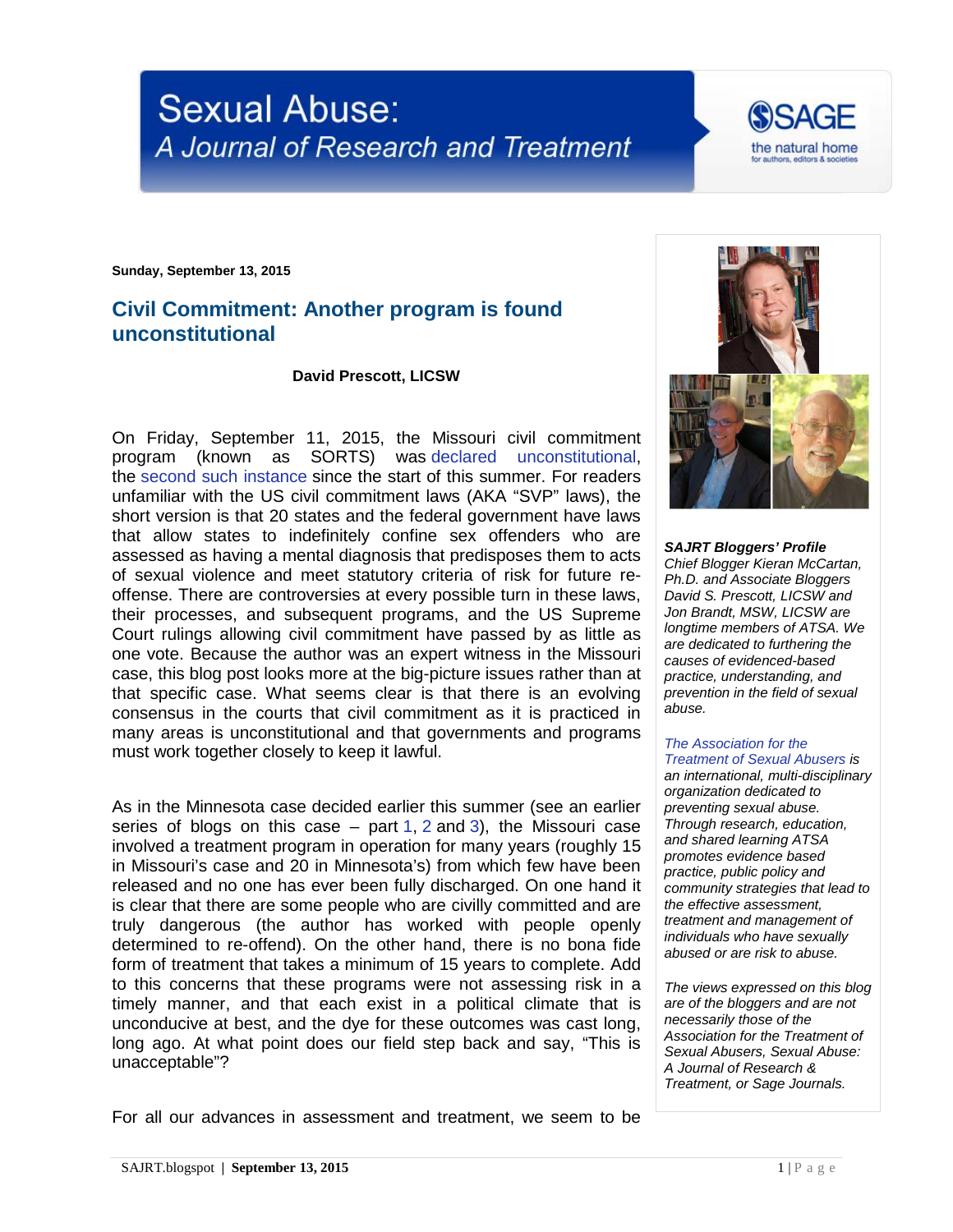producing no improved outcomes in the civil commitment arena whatsoever. A study that has not garnered the amount of discussion that it deserves is Grant Duwe's [2014 study](http://www.sciencedirect.com/science/article/pii/S0047235213000482) of the effects of civil commitment. Among his findings was that only 28% of his sample would likely have re-offended again in their lifetime, raising further questions as to whether states have simply cast their nets too [wide.](http://jiv.sagepub.com/content/29/15/2792.abstract) Where ["Blackstone's Formulation"](https://en.wikipedia.org/wiki/Blackstone%27s_formulation) that, "*It is better that ten guilty persons escape than that one innocent suffer*" has been taught in schools throughout much of American history, the idea that that some people are held indefinitely beyond the expiration of their sentences really ought to give anyone pause. In fact, the principle behind Blackstone's Formulation goes back to antiquity. For example, in the Bible, Genesis 18:23-24 states, "Then Abraham approached him and said: "Will you sweep away the righteous with the wicked? What if there are fifty righteous people in the city? Will you really sweep it away and not spare the place for the sake of the fifty righteous people in it?" What are the implications for civil commitment?

Closer to street level, two particular cases, apparently among many, made the news last year. The first was a young man who had sexually abused others at an early age. From a [media](http://www.startribune.com/judge-won-t-allow-release-of-sex-offender/270838671/)  [account:](http://www.startribune.com/judge-won-t-allow-release-of-sex-offender/270838671/)

*The four court-appointed experts argued that T's early sexual offenses as a juvenile were influenced by his own sexual victimization, and that his behavior was likely exacerbated by his attention deficit hyperactivity disorder (ADHD) and untreated trauma. The experts also noted that most juveniles who act out sexually do not continue to offend as adults. "There is little evidence to suggest that T is a dangerous sexual offender who poses a significant risk to public safety," the experts wrote.*

After considerable legal debate, it seemed that T would be placed on some form of supervised release, but by all appearances, that has not happened a year after his case was before the judge.

Another case involved the only woman civilly committed as a sex offender in that state. From a different [media account:](https://www.minnpost.com/politics-policy/2014/07/hearing-reveals-flaws-minnesotas-treatment-certain-sex-offenders)

*B's case has proven to be even more vexing for the state. As the only woman ever civilly committed to MSOP, it's clear officials had little idea what to do or how to treat her. ... she suffered a traumatic upbringing: abused by her father, brother and two of her uncles starting as early as 5 years old and continuing through young adulthood. She had a child at 14, and as an adult, sexually abused two boys.*

*(A)nother of the court-appointed experts … characterized B's offenses as "reactive" to her trauma as a child. As an adult, B is "flirtatious" and "forward" and*  easily stimulated in discussions of sexual activities. All of which means that *treating her in an all-male program, with group therapy sessions, might have actually made things worse, W said. "She is in a group with men, focusing on issues of men and living with men."*

Like the earlier example, there are no reports that this woman has been moved to more conducive circumstances after more than a year since that hearing. Similar cases (such as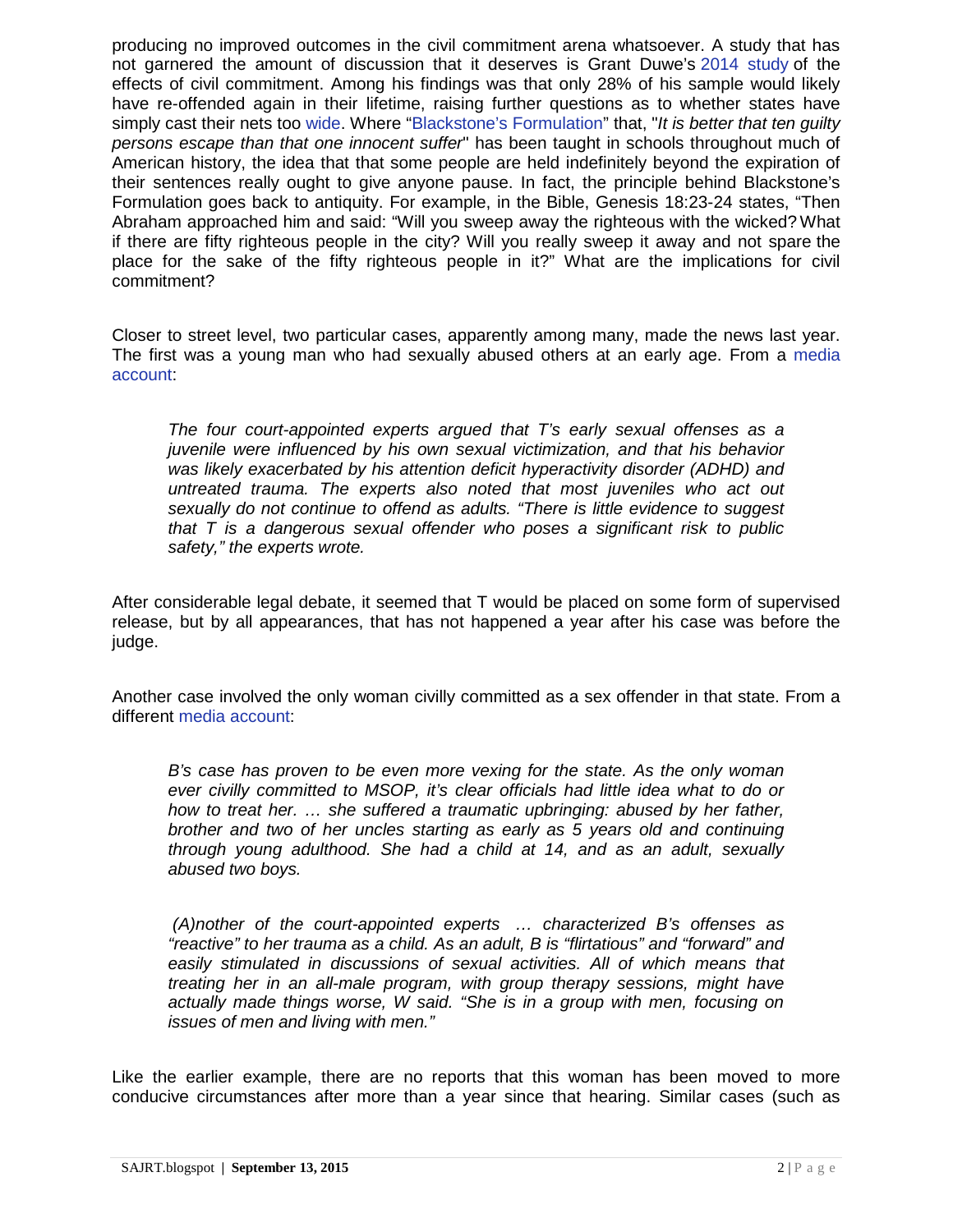this [juvenile-only example](http://politicsinminnesota.com/2012/10/he-was-a-kid-former-juvenile-sex-offenders-languish-in-msop/) or this [65-year-old](http://www.startribune.com/nobody-ever-released-witness-says-at-msop-trial/292307001/) man who reports 24 therapists in his 20-plus years of commitment) have been reported in the media, and yet the status quo continues.

Clearly, each of these cases involve people who are difficult to treat on a good day. For a sense of scale, though, the woman described above was civilly committed during Bill Clinton's first year in office, 22 years ago (although others have been committed longer). Likewise, World War II lasted roughly six years while people are not deemed as being below the statutory threshold for civil commitment despite participation in treatment for two and three times that amount of time. One commentator described the lack of outcry around these circumstances as having the same emotional valence as fishermen noting that they sometimes get dolphins caught in their tuna nets (and it is worth remembering that these programs typically house hundreds of residents). At what point is remaining silent about the judicial findings, and the many task force reports and outside evaluations they are based on, no longer acceptable?

Sadly, the people working at the front lines are often directed by policy and supervisors not to discuss these issues openly. In the author's experience, some people care more deeply than others about balancing the rights and welfare of the community with the beneficence and rights of the client in treatment. There is no question that there are good people at the front lines trying to do the right thing and wrestling with deeply personal questions about the way forward. Still, given that two exercises of civil commitment statutes have been deemed unconstitutional – and in the eyes of many that is another way of saying fundamentally un-American – questions emerge for all practitioners:

At what point do professionals in these circumstances openly acknowledge to them/ourselves that we are participating in systems that are openly unconstitutional and therefore unlawful according to the standards of much of the western world? Even beyond American law, consider the case of [Shawn Sullivan,](http://www.startribune.com/britain-balks-at-extradition-in-minnesota-sex-case/159711685/) who fled the US and was on Interpol's most-wanted list. One of the UK's highest courts found that the state's program to commit sex offenders indefinitely to treatment violates European human rights law. From the article:

*On Wednesday, Lord Justice Alan Moses said returning Sullivan for trial with the possibility of later being placed in the sex offender system would be a "flagrant denial of his rights" under European law.*

With that in mind, professionals might also want to ask at what point we are violatin[gbasic](http://www.un.org/en/documents/udhr/)  [human rights](http://www.un.org/en/documents/udhr/) when we are providing treatment that no one can complete and not providing empirically based risk assessments and taking action based on the results.

Meanwhile, some programs do appear to be working in general, such as Wisconsin's program at Sand Ridge and New York's system involving intensive community supervision. However, even these programs, like the [formerly all-outpatient](http://www.courthousenews.com/2015/09/10/no-place-to-go-forever-texas-offender-says.htm) Texas civil commitment program, are seeing their constitutionality threatened by broad residency restrictions and policies that restrict where resident can be discharged to; for some residents in Wisconsin, for example, the process can and does take years. Texas, of course, has recently moved to a more inpatient model.

As a profession, we have the research, the tools, and the templates for prompt and adequate treatment and yet find ourselves in political climates where we can't use them. We can reduce the harm of sexual abuse, but we tend to forget that in the interest of political expedience. At what point do we as individual professionals, or as professional organizations take a stand against practices that are clearly not working to anyone's long-term benefit? One need only look